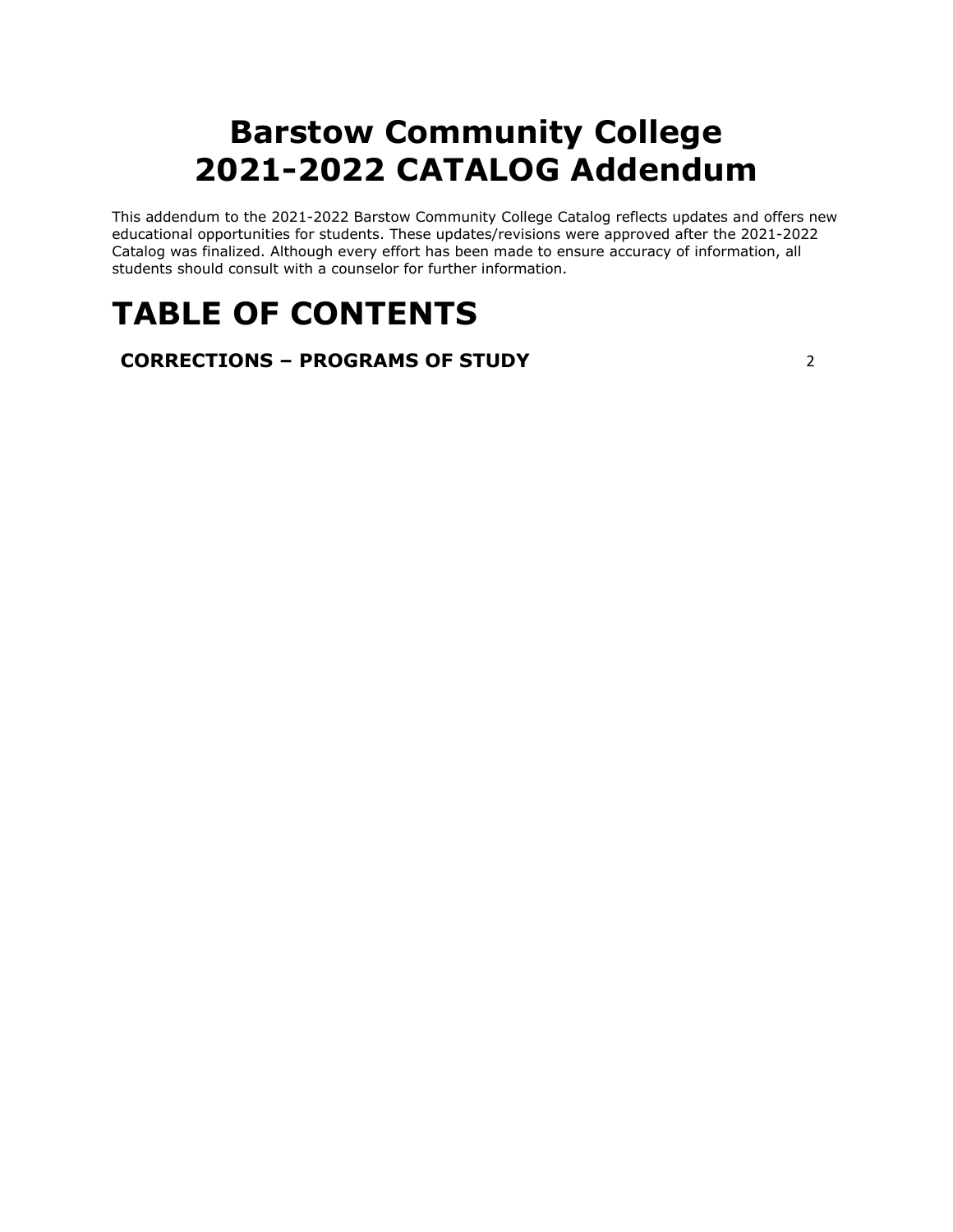## **Associate of Science Degree for Transfer, Business Administration 2.0 (New)**

The Associate of Science in Business Administration 2.0 for Transfer degree is intended for students who plan to complete a bachelor's degree in Business Administration at a California State University system. This degree includes lower division coursework that is required for transfer and provides students with solid, foundational insight into the complexities of the contemporary business environment. Coursework in the areas of accounting, business law, and economics will equip students to recognize and analyze business, ethical, and financial issues in order to make informed decisions. Students who transfer to a California State University campus will be able to pursue degrees in areas such as accounting, finance, human resources management, international business, management, operations management, and marketing.

Upon completion of the Associate of Science in Business Administration for Transfer, students will have a strong academic foundation in the field and be prepared for upper division baccalaureate study. Students who have completed the Associate in Science in Business Administration 2.0 for Transfer will have satisfied the lower division requirements for transfer into Business Administration or similar major for many campuses in the California State University system.

#### **Program Learning Outcomes**

*Upon successful completion, the student will be able to:*

- Evaluate the performance business environments and their impact on organizational growth.
- Demonstrate a basic understanding of monetary and legal aspects of the business environment.

| <b>Subject</b>               | <b>Course Title</b>                                         | <b>Units</b> |
|------------------------------|-------------------------------------------------------------|--------------|
| <b>Required Core Courses</b> |                                                             |              |
| ACCT <sub>1</sub>            | <b>Financial Accounting</b>                                 | 3.0          |
| ACCT 4                       | Managerial Accounting                                       | 3.0          |
| <b>BADM 1</b>                | <b>Business Law I</b>                                       | 3.0          |
| ECON 1                       | Macroeconomics                                              | 3.0          |
| ECON 2                       | Microeconomics                                              | 3.0          |
| MATH <sub>2</sub>            | <b>Introduction to Statistics</b>                           | 4.0          |
|                              | <b>Subtotal</b>                                             | 19.0         |
|                              | Choose one course from the following                        |              |
| MATH 4D OR                   | <b>Business Calculus</b>                                    | 4.0          |
| MATH 3 AND                   | College Algebra                                             | 4.0          |
| MATH 1                       | Trigonometry                                                | 4.0          |
|                              | <b>Subtotal</b>                                             | $4.0 - 8.0$  |
|                              | Choose one course from the following                        |              |
| BADM 6 OR                    | <b>Business Communications</b>                              | 3.0          |
| BADM <sub>5</sub>            | <b>Introduction to Business</b>                             | 3.0          |
|                              | <b>Subtotal</b>                                             | 3.0          |
|                              |                                                             |              |
|                              | <b>Major Units Required</b>                                 | 26.0-30.0    |
|                              | <b>CSU GE Breadth or IGETC General Education Coursework</b> | 37.0-39.0    |
|                              | <b>Total Units Required</b>                                 | 60.0         |

• Analyze the functions of businesses and their impact on organizational performance.

## **Associate of Science Degree, Computer Business Information Systems**

This degree is designed to prepare students for the employment market at the entry level in computer and business information technology in all sizes and types of organizations. The program provides a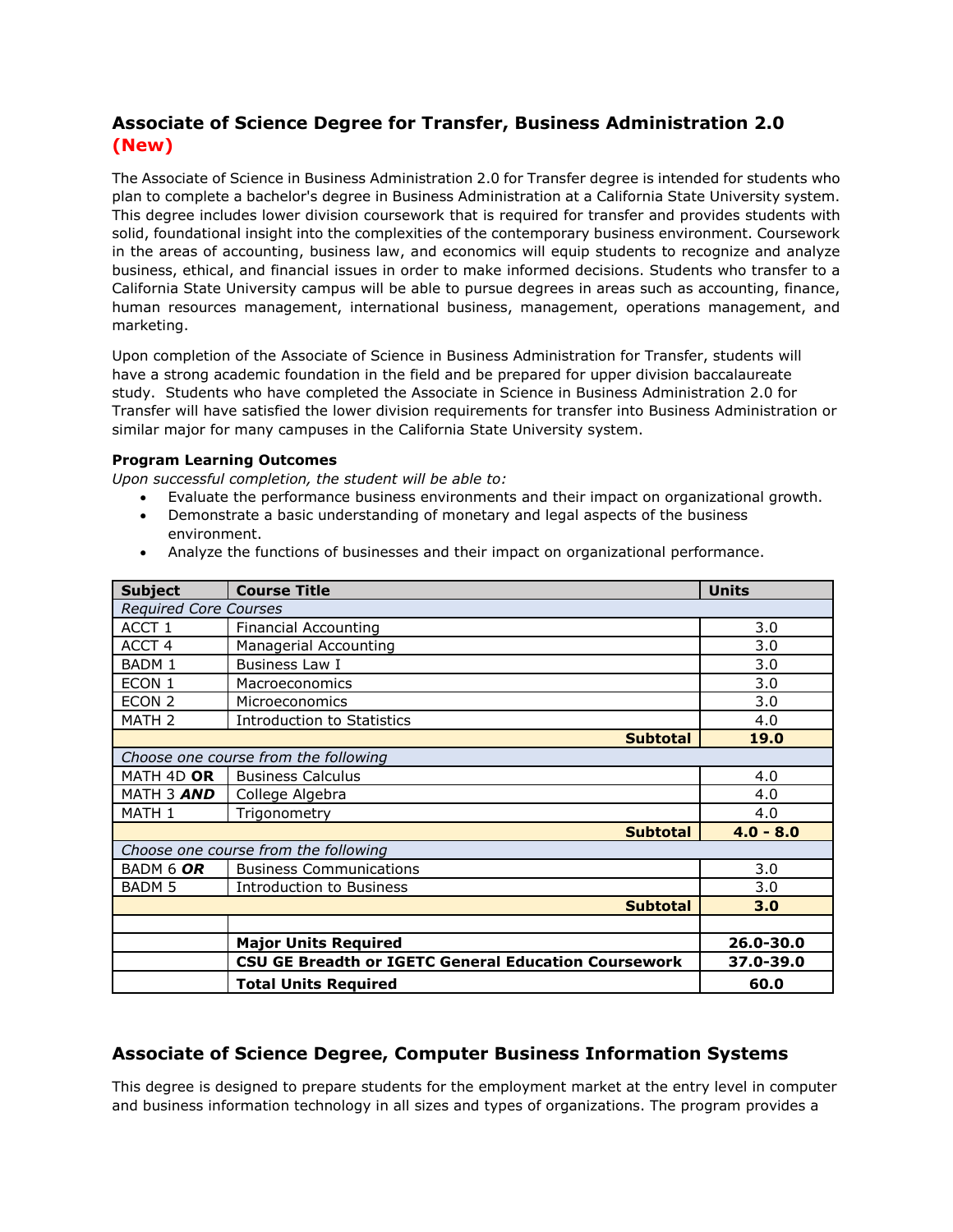foundation for those students who plan to complete a four-year program in computer business information systems or related fields of study. The program also provides skills to upgrade current skills to assume greater responsibility in a current employment position. This major prepares students for Information Technology careers in networking, hardware support, cyber security, Internet and Web development, or other emerging technologies.

Upon completion of the required courses with at least a "C" grade or better in each course, the student will be awarded an Associates of Science Degree in Computer Business Information Systems.

#### **Program Learning Outcomes**

*Upon successful completion, the student will be able to:*

- Demonstrate the use, knowledge and application of computer and business information technology skills required to assume an entry-level position in all sizes and types of organizations.
- Apply the use, knowledge and application of computer and business information technology skills required to upgrade current skills to assume greater responsibility in a current or new employment position.
- Demonstrate the use and application of computer and business information technology skills required to transfer to a four-year college or university program in Computer Information Systems or related majors in Information Technology.

| <b>Subject</b>               | <b>Course Title</b>                                                             | <b>Units</b>  |
|------------------------------|---------------------------------------------------------------------------------|---------------|
| <b>Required Core Courses</b> |                                                                                 |               |
| CBIS <sub>1</sub>            | Computer Concepts (formerly CSIS 1)                                             | 4.0           |
| ADJU <sub>1</sub>            | Introduction to the Administration of Justice                                   | 3.0           |
| ADJU <sub>3</sub>            | Concepts of Criminal Law                                                        | 3.0           |
|                              | <b>Subtotal</b>                                                                 | 10            |
| <b>Select 1 Track</b>        |                                                                                 |               |
|                              | <b>Track 1:</b> Cyber Security Specialist (must complete the following courses) |               |
| CBIS 14                      | Internet Security (formerly CSIS 14)                                            | 4.0           |
| <b>CBIS 15</b>               | <b>Information Networking</b>                                                   | 3.0           |
| CBIS 17                      | Database Design and Management-Microsoft Access                                 | 3.0           |
|                              | <b>Subtotal</b>                                                                 | 10.0          |
|                              | Track 3: Management Information Systems (must complete the following courses)   |               |
| CBIS <sub>13</sub>           | Management of Information Systems                                               | 3.0           |
| CBIS 15                      | <b>Information Networking</b>                                                   | 3.0           |
| CBIS <sub>17</sub>           | Database Design and Management-Microsoft Access                                 | 3.0           |
| CBIS 19                      | Systems Analysis and Design                                                     | 3.0           |
|                              | <b>Subtotal</b>                                                                 | 12.0          |
|                              |                                                                                 |               |
|                              | <b>Major Units Required</b>                                                     | 10.0-12.0     |
|                              | <b>General Education Coursework</b>                                             | $20.0 - 39.0$ |
|                              | <b>Electives Required</b>                                                       | $9.0 - 30.0$  |
|                              | <b>Total Units Required</b>                                                     | 60            |

## **Certificate of Achievement, Cyber Security Specialist**

This certificate is designed to provide students with the knowledge to configure, install, diagnose, and support hardware and software issues and design, analyze, and support computer networks. Completion of this certificate provides opportunities of employment in the information technology industry with an emphasis in computer and cyber security for potential positions as information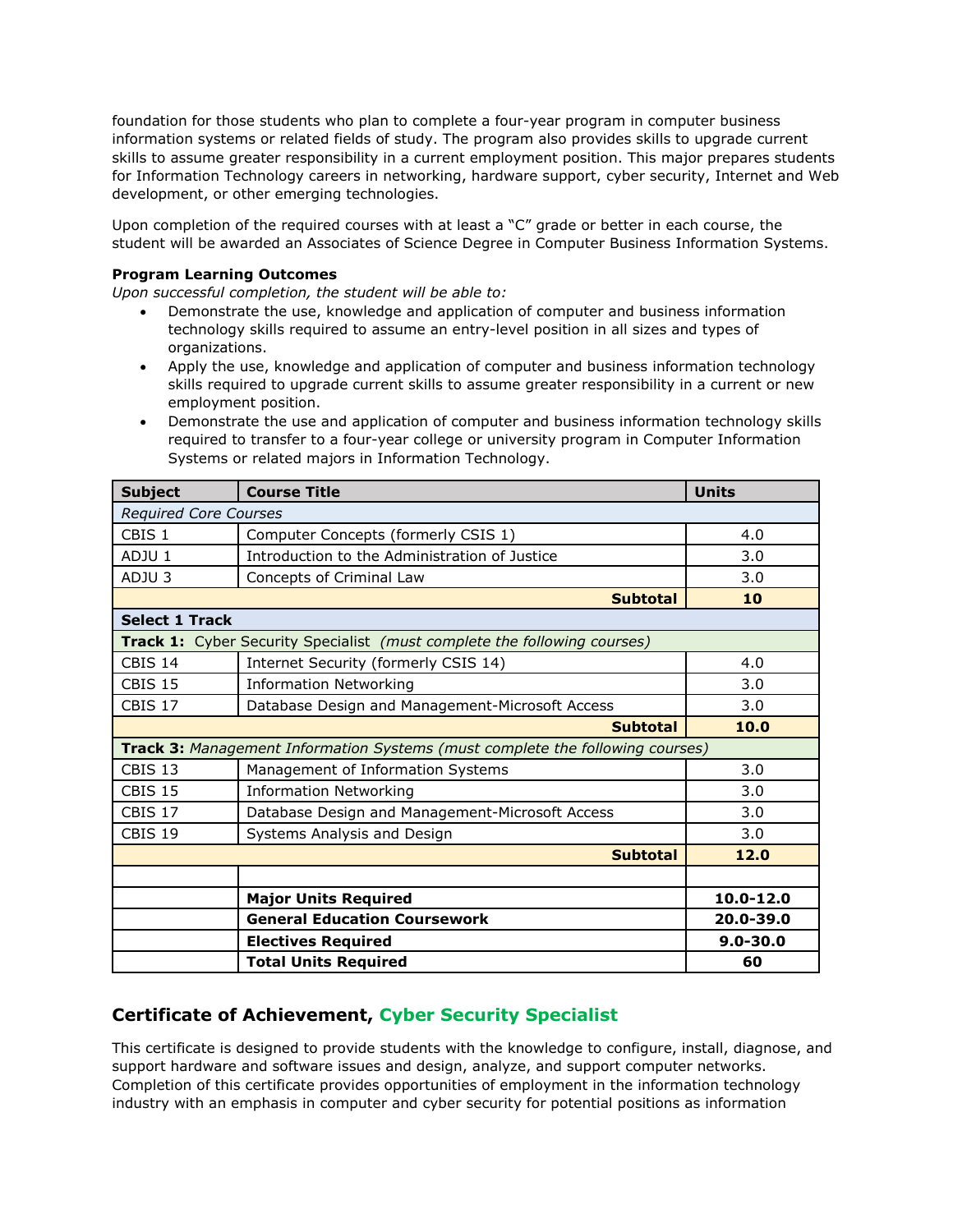security specialists, information security technicians, information assurance technicians, networking security technicians, and cyber security technicians. Upon completion of the required courses with at least a "C" grade or better in each course, the student will be awarded a Certificate of Achievement, Cyber Security Specialist.

#### **Program Learning Outcomes**

*Upon successful completion, the student will be able to:*

- Configure, install, diagnose, and support hardware and software issues and design, analyze, and support computer networks.
- Utilize identifying tools and methodologies that hackers, use to break into a network computer and defend a computer and local area networks against a variety of different types of security attacks using a number of hands-on techniques.
- Apply problem-solving, programming, and application development including the ability to design, test, debug, and implement complex computer programs.
- Read and interpret technical information, as well as communicate with and write clearly for wide ranges of audiences.

| <b>Subject</b>               | <b>Course Title</b>                                              | <b>Units</b> |
|------------------------------|------------------------------------------------------------------|--------------|
| <b>Required Core Courses</b> |                                                                  |              |
| CBIS <sub>1</sub>            | Computer Concepts (formerly CSIS 1)                              | 4.0          |
| <b>ADJU1</b>                 | <b>Introduction to Administration of Justice</b>                 | 3.0          |
| CBIS 14                      | Internet Security (formerly CSIS 14)                             | 4.0          |
| CBIS 15                      | <b>Information Networking</b>                                    | 3.0          |
| <b>CBIS 17</b>               | <b>Database Design and Management-Microsoft</b><br><b>Access</b> | 3.0          |
|                              |                                                                  |              |
|                              | <b>Total Units Required</b>                                      | 17.0         |

## **Certificate of Achievement, Entrepreneurship and Innovation**

This certificate prepares students for entry-level positions in industry and service occupations, such as payroll, accounts receivable, accounts payable, and management.

#### **Program Level Outcomes**

*Upon successful completion, the student will be able to:*

- Demonstrate the ability to plan, organize, and execute a project or new venture with the goal of bringing new products and service to the market.
- Demonstrate a fundamental comprehension of business opportunity evaluation, from the perspective of a prospective investor.
- Compile and interpret for basic financial statements used by business owners to attract potential investors to finance start-ups and/or expansion of the business.
- Effectively communicate, interpersonally and collaboratively, with basic computer proficiency, including the use of word processing, presentation, and spreadsheet software packages, as well as a basic facility with the internet and other research tools.

| <b>Subject</b>               | <b>Course Title</b>                       | <b>Units</b> |
|------------------------------|-------------------------------------------|--------------|
| <b>Required Core Courses</b> |                                           |              |
| BADM 5                       | Introduction to Business                  | 3.0          |
| <b>CBIS 1</b>                | <b>Computer Concepts</b>                  | 4.0          |
| ENTR 1                       | Entrepreneurial Mindset (formerly BADM 3) | 3.0          |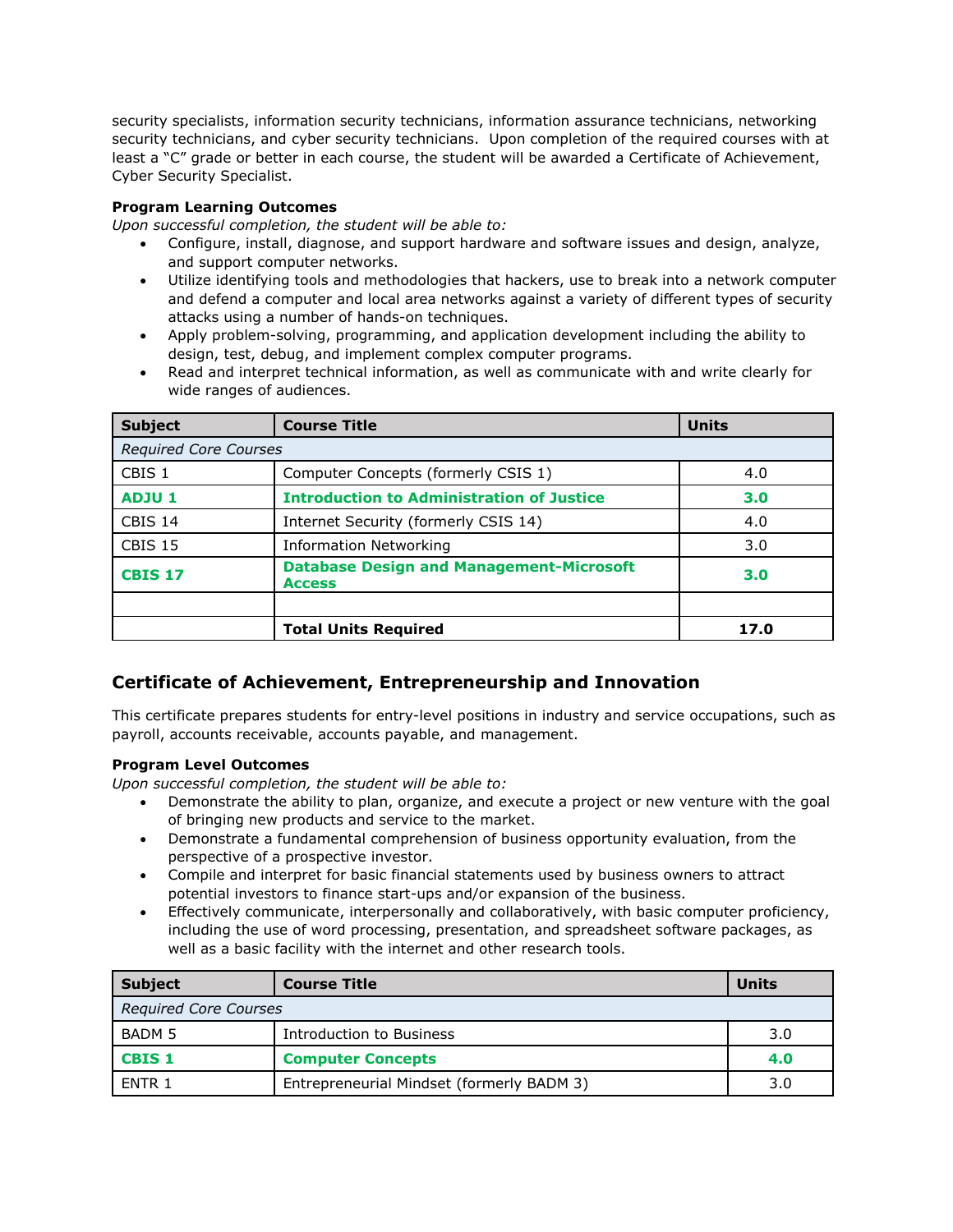| ENTR <sub>2</sub> | Entrepreneurship Basic: Design Thinking and Supply Chain | 3.0  |
|-------------------|----------------------------------------------------------|------|
| ENTR <sub>3</sub> | Starting a Business with Limited Resources               | 3.0  |
| FNTR <sub>4</sub> | Money, Finance and Accounting for Entrepreneurs          |      |
|                   |                                                          |      |
|                   | <b>Total Units Required</b>                              | 19.0 |

## **Associate of Science Degree, Warehousing and Logistics**

The Associate of Science Degree in Warehousing and Logistics is designed for people working in the fields of logistics and/or operations management with a desire to expand their knowledge of the industry. The degree is also applicable for persons with an interest to enter the industry with knowledge that will rapidly lead to expanding responsibilities. Upon completion of the graduation requirements and the required degree courses with at least a "C" grade or better on each course, the student will be awarded an Associate of Science Degree in Warehousing & Logistics.

### **Program Learning Outcomes**

*Upon successful completion, the student will be able to:*

- Develop strategic understanding of logistics and supply chain management and be able to take into account the relationships between this discipline and other areas of business to make holistic judgements when analyzing business solutions.
- Demonstrate critical thinking skills, making the intellectual connection between quantitative and qualitative tools, theories and context to properly and effectively solve problems and make decisions, as well as develop new and innovative business opportunities to strategically navigate the complex demands of the current and dynamic national and international business environments.
- Read, interpret, comprehend and apply the theories of warehousing and logistics and how they relate to the supply chain management.
- Ability to address logistical supply chain management (LCSM) problems in a holistic approach by taking into account general management concepts, human resources, environmental concerns, and qualify, technological and economic aspects.

| <b>Subject</b>               | <b>Course Title</b>                                    | <b>Units</b> |
|------------------------------|--------------------------------------------------------|--------------|
| <b>Required Core Courses</b> |                                                        |              |
| WARE 51                      | Introduction to Operations and Supply Chain Management | 3.0          |
| WARE 52                      | Introduction to Warehousing and Distribution           | 3.0          |
| WARE 54                      | <b>Material Handling</b>                               | 3.0          |
| WARE 55                      | Principles of Logistics                                | 3.0          |
| WARE 59                      | Introduction to Purchasing                             | 3.0          |
| <b>CBIS 1</b>                | <b>Computer Concepts</b>                               | 4.0          |
|                              |                                                        |              |
|                              | <b>Major Units Required</b>                            | 19.0         |
|                              | <b>General Education Coursework</b>                    | 20.0-39.0    |
|                              | <b>Electives Required</b>                              | $2.0 - 21.0$ |
|                              | <b>Total Units Required</b>                            | 60           |

**Certificate of Achievement, Warehousing and Logistics, Level 2**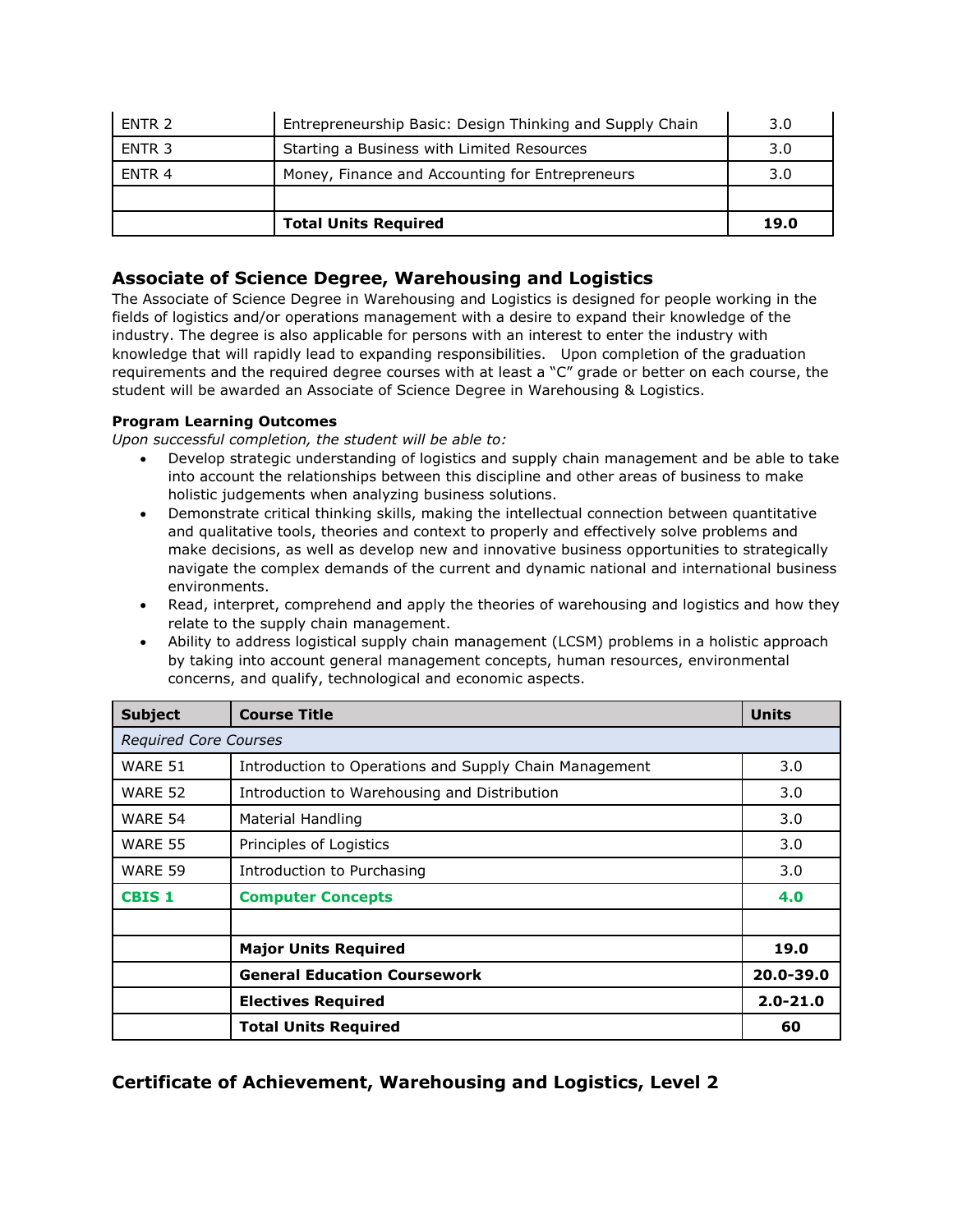The Certificate of Achievement in Warehousing and Logistics is designed for people working in the fields of logistics and/or operations management with a desire to expand their knowledge of the industry. The certificate is also applicable for persons with an interest to enter the industry with knowledge that will rapidly lead to expanding responsibilities.

#### **Program Learning Outcomes**

*Upon successful completion, the student will be able to:*

- Develop strategic understanding of logistics and supply chain management and be able to take into account the relationships between this discipline and other areas of business to make holistic judgements when analyzing business situations.
- Demonstrate critical thinking skills, making the intellectual connection between quantitative and qualitative tools, theories and context to properly and effectively solve problems and make decisions, as well as develop new and innovative business opportunities to strategically navigate the complex demands of the current and dynamic national and international business environments.
- Read, interpret, comprehend and apply the theories of warehousing and logistics and how they relate to the supply chain management.
- Address logistical supply chain management (LCSM) problems in a holistic approach by taking into account general management concepts, human resources, environmental concerns, and qualify, technological and economic aspects.

| <b>Subject</b>               | <b>Course Title</b>                                    | <b>Units</b> |
|------------------------------|--------------------------------------------------------|--------------|
| <b>Required Core Courses</b> |                                                        |              |
| WARE 51                      | Introduction to Operations and Supply Chain Management | 3.0          |
| WARE 52                      | Introduction to Warehousing and Distribution           | 3.0          |
| WARE 54                      | Material Handling                                      | 3.0          |
| <b>WARE 55</b>               | Principles of Logistics                                | 3.0          |
| WARE 59                      | Introduction to Purchasing                             | 3.0          |
| <b>CBIS 1</b>                | <b>Computer Concepts</b>                               | 4.0          |
|                              |                                                        |              |
|                              | <b>Total Units Required</b>                            | 24.0         |

## **Associate of Arts Degree, Liberal Arts**

The Associate degree in Liberal Arts is designed for students who wish to have a broad knowledge of the liberal arts and sciences plus additional coursework in an Area of Emphasis. Within this major, students who plan on transferring to a university can typically satisfy both their general education requirements as well as many pre-major requirements for transfer. Consult with a counselor for information regarding your intended major and the specific college or university of your choice.

Upon completion of the required courses with at least a "C" or Pass grade or better in each course **and the completion of either the CSU General Breadth or the IGETC general educational pattern**, the student will be awarded an Associates of Arts, Liberal Studies.

#### **Program Level Outcomes**

*Upon successful completion, the student will be able to:* 

- Utilize the degree to begin working in the field or transfer to an accredited four-year university as a junior in a Natural Science/Math major.
- Utilize the degree to begin working in the field or transfer to an accredited four-year university as a junior in a Humanities major.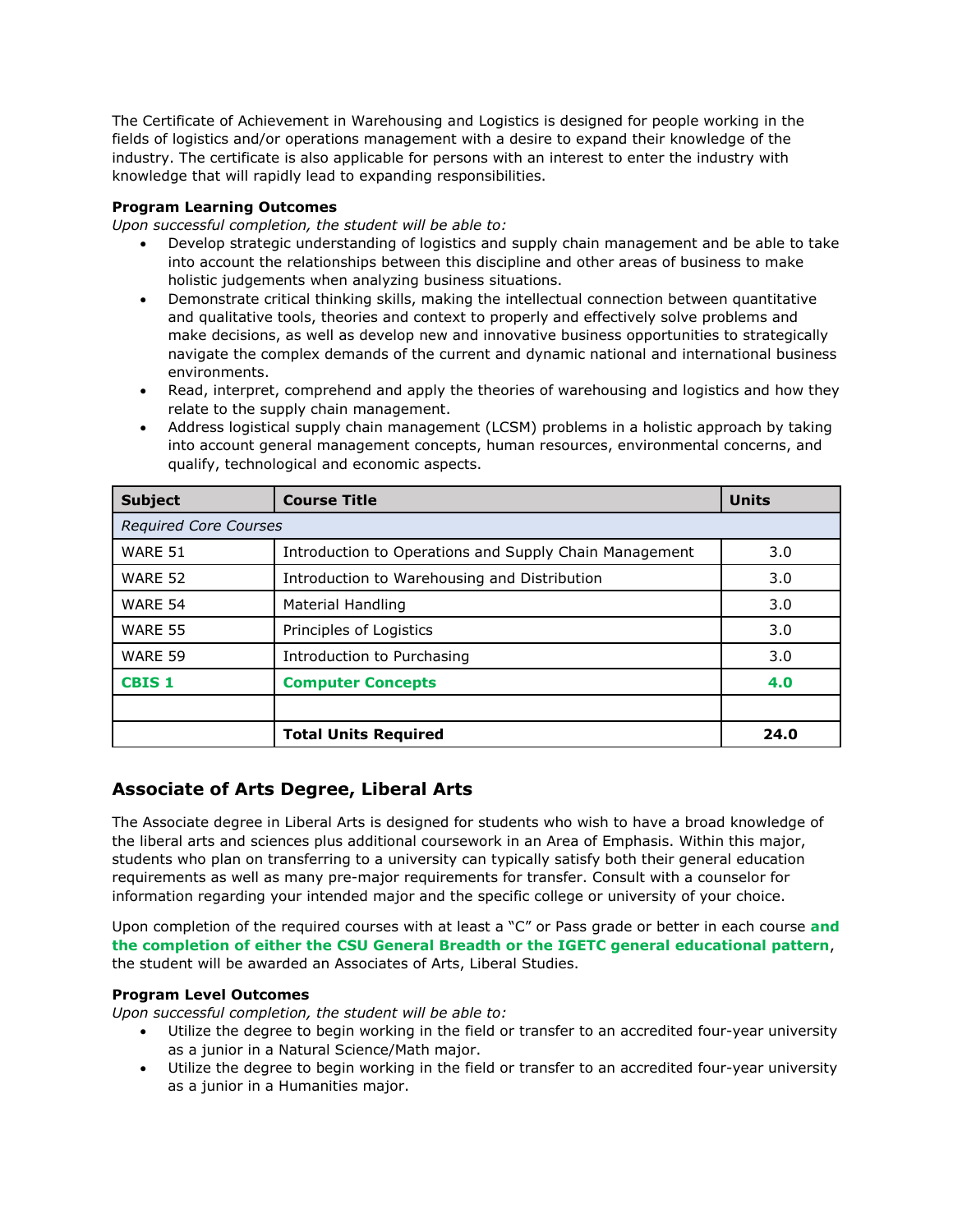• Utilize the degree to begin working in the field or transfer to an accredited four-year university as a junior in a Social and Science major.

| <b>Subject</b>                                                                                                                                      | <b>Course Title</b>                                | <b>Units</b>   |
|-----------------------------------------------------------------------------------------------------------------------------------------------------|----------------------------------------------------|----------------|
| Required: Select one track. 18 units in one of the tracks and, within the track, a minimum of two courses in<br>two different disciplines required. |                                                    |                |
| <b>Track 1: Science and Math</b>                                                                                                                    |                                                    |                |
| MATH 1                                                                                                                                              | Trigonometry                                       | $\overline{4}$ |
| MATH <sub>2</sub>                                                                                                                                   | <b>Introduction to Statistics</b>                  | 4              |
| MATH <sub>3</sub>                                                                                                                                   | College Algebra                                    | 3              |
| MATH 4A                                                                                                                                             | Calculus I                                         | 4              |
| MATH 4B                                                                                                                                             | Calculus II                                        | $\overline{4}$ |
| MATH 4C                                                                                                                                             | Calculus III                                       | $\overline{4}$ |
| MATH <sub>5</sub>                                                                                                                                   | College Math: For Liberal Arts Majors              | 3              |
| MATH <sub>6</sub>                                                                                                                                   | Mathematical Concepts for Educators                | 3              |
| MATH <sub>9</sub>                                                                                                                                   | <b>Differential Equations</b>                      | 3              |
| BIOL 1                                                                                                                                              | Environmental Biology                              | 3              |
| BIOL 2(L)                                                                                                                                           | Concepts in Biology                                | $\overline{4}$ |
| BIOL 4(L)                                                                                                                                           | Human Anatomy                                      | 5              |
| BIOL 5(L)                                                                                                                                           | Human Physiology                                   | 5              |
| BIOL 8(L)                                                                                                                                           | Microbiology                                       | 5              |
| <b>BIOL 20A</b>                                                                                                                                     | Cell and Molecular Biology                         | $\overline{4}$ |
| BIOL 20B                                                                                                                                            | Evolution and Organismal Biology                   | 4              |
| <b>PSYC 11</b>                                                                                                                                      | Human Sexuality (formerly also offered as BIOL 11) | 3              |
| OCEA <sub>1</sub>                                                                                                                                   | Introduction to the Marine Environment             | 3              |
| ASTR <sub>1</sub>                                                                                                                                   | Introduction to Astronomy                          | $\overline{4}$ |
| CHEM 1A                                                                                                                                             | <b>Introductory Chemistry</b>                      | $\overline{4}$ |
| CHEM 1B                                                                                                                                             | Introductory Organic and Biochemistry              | 4              |
| CHEM 2A                                                                                                                                             | General Chemistry I                                | 4              |
| CHEM 2B                                                                                                                                             | General Chemistry II                               | 4              |
| CHEM 10                                                                                                                                             | Survey of Chemistry and Physics                    | 4              |
| GEOL 1L                                                                                                                                             | Physical Geology                                   | 4              |
| GEOL 4                                                                                                                                              | The Age of Dinosaurs                               | 3              |
| PHSC <sub>2</sub>                                                                                                                                   | Introduction to Earth Science                      | 3              |
| PHYS <sub>2A</sub>                                                                                                                                  | General Physics I: Mechanics of Solids and Fluids  | 4              |
| PHYS <sub>2B</sub>                                                                                                                                  | General Physics II: Electricity and Magnetism      | $\overline{4}$ |
|                                                                                                                                                     | <b>Subtotal</b>                                    | 18.0           |
| <b>Track 2: Humanities</b>                                                                                                                          |                                                    |                |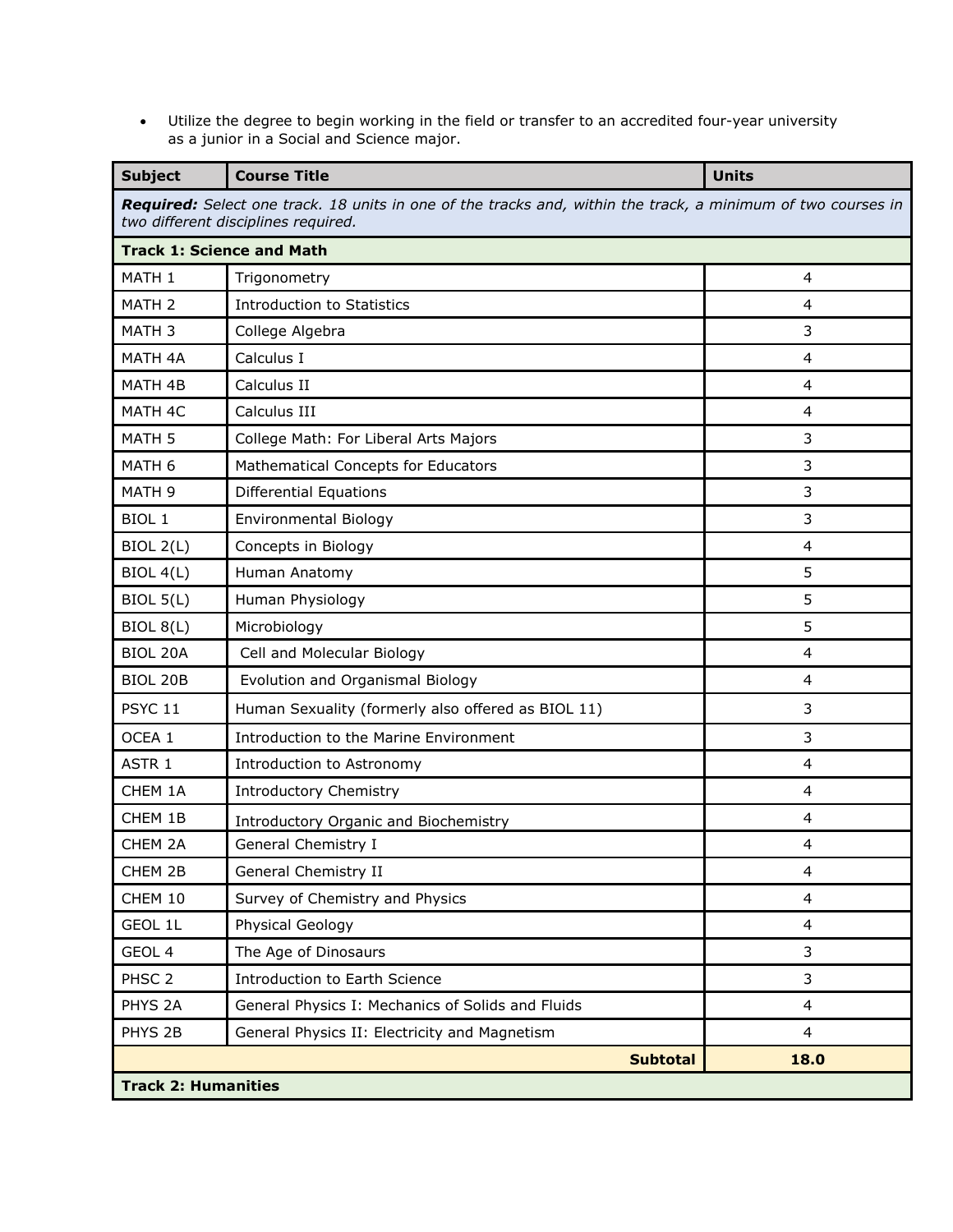| ARTS <sub>1</sub> | Art History and Appreciation: Prehistory through the Middle<br>Ages      | 3              |
|-------------------|--------------------------------------------------------------------------|----------------|
| ARTS <sub>2</sub> | Art History and Appreciation: Early Renaissance to Post Modern           | 3              |
| ARTS <sub>3</sub> | Two-Dimensional Design                                                   | 3              |
| ARTS <sub>5</sub> | Three-Dimensional Design                                                 | 3              |
| ARTS <sub>7</sub> | Drawing and Composition                                                  | 3              |
| ARTS 10A          | <b>Beginning Painting</b>                                                | 3              |
| ARTS 10B          | <b>Intermediate Painting</b>                                             | 3              |
| ARTS 13A          | Asian Art History: Early Cultures                                        | 3              |
| ARTS 16           | Freehand Sketching                                                       | 3              |
| ARTS 17           | <b>Watercolor Painting</b>                                               | 3              |
| ARTS 18A          | <b>Beginning Ceramics</b>                                                | 3              |
| ARTS 18B          | <b>Intermediate Ceramics</b>                                             | 3              |
| ARTS 18C          | <b>Advanced Ceramics</b>                                                 | 3              |
| ARTS 19           | <b>Beginning Sculpture</b>                                               | 3              |
| COMM <sub>1</sub> | Elements of Public Speaking                                              | 3              |
| COMM <sub>2</sub> | Oral Interpretation of Literature                                        | 3              |
| COMM <sub>3</sub> | <b>Interpersonal Communications</b>                                      | 3              |
| COMM <sub>4</sub> | Argumentation and Debate                                                 | 3              |
| COMM <sub>5</sub> | Introduction to Communication Theory                                     | 3              |
| COMM <sub>6</sub> | <b>Intercultural Communication</b>                                       | 3              |
| ENGL 1A           | English Composition and Reading                                          | 4              |
| ENGL 1B           | Introduction to Literature                                               | 3              |
| ENGL 1C           | Critical Thinking and Composition                                        | $\overline{4}$ |
| ENGL <sub>2</sub> | Survey of English Literature to the Romantic Era                         | 3              |
| ENGL <sub>3</sub> | Survey of English Literature: Romantic Era to Present                    | 3              |
| ENGL 4            | Introduction to Shakespeare                                              | 3              |
| ENGL <sub>5</sub> | Introduction to Children's Literature                                    | 3              |
| ENGL 6            | Bible as Literature                                                      | 3              |
| ENGL <sub>7</sub> | Creative Writing                                                         | 3              |
| ENGL 11           | Graphic Novel as Literature                                              | 3              |
| ENGL 12           | Survey of American Literature to 1865                                    | 3              |
| ENGL 12B          | Survey of American Literature II 1865-present                            | 3              |
| ENGL 13A          | African American Literature                                              | 3              |
| HIST 1A           | Survey of Western Civilization: The Ancient Near East to 1648            | 3              |
| HIST 1B           | Survey of Western Civilization II: The Renaissance to the<br>Present Day | 3              |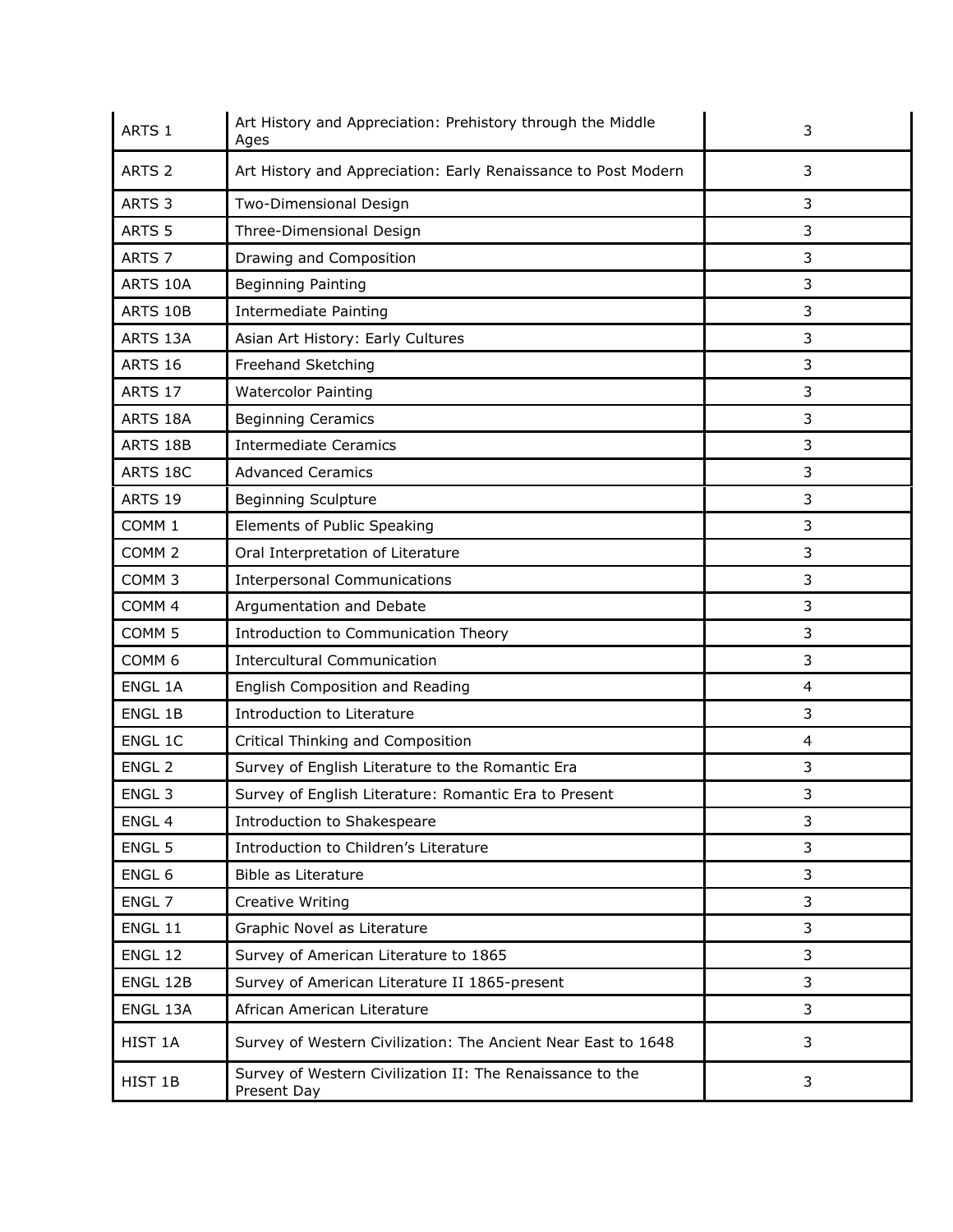| HIST <sub>2A</sub>  | Survey of US History I: The Colonial Period through<br>Reconstruction                      | 3              |
|---------------------|--------------------------------------------------------------------------------------------|----------------|
| HIST <sub>2B</sub>  | Survey of US History II: From the End of Reconstruction to the<br>21 <sup>st</sup> Century | 3              |
| HIST <sub>4</sub>   | The US in the 20 <sup>th</sup> Century                                                     | 3              |
| HIST <sub>5</sub>   | History of California                                                                      | 3              |
| HIST 8A             | Survey of World Civilizations I: From the Dawn of Humankind to<br>the 1300s                | 3              |
| HIST 8B             | Survey of World Civilizations II: From the 1300s to the Present                            | 3              |
| <b>HUMA 1</b>       | Humanities Through the Arts                                                                | 3              |
| <b>HUMA 2</b>       | Antiquity to Renaissance                                                                   | 3              |
| HUMA <sub>3</sub>   | Renaissance to Modern                                                                      | 3              |
| HUMA 4              | Survey of Film                                                                             | 3              |
| HUMA <sub>5</sub>   | Multi-Cultural Mythology                                                                   | 3              |
| MUSI <sub>2</sub>   | Music Appreciation (Classical)                                                             | 3              |
| MUSI <sub>3</sub>   | Music Appreciation (American Music)                                                        | 3              |
| MUSI 4A             | Beginning College Choir                                                                    | $\mathbf{1}$   |
| MUSI 4B             | Intermediate College Choir                                                                 | $\mathbf{1}$   |
| MUSI 4C             | Advanced College Choir I                                                                   | $\mathbf{1}$   |
| MUSI 4D             | Advanced College Choir II                                                                  | $\mathbf{1}$   |
| MUSI 5A             | Beginning Concert Band                                                                     | $\mathbf{1}$   |
| MUSI 5B             | Intermediate Concert Band                                                                  | 1              |
| MUSI 5C             | Advanced Concert Band                                                                      | $\mathbf{1}$   |
| <b>MUSI 5D</b>      | Advanced Concert Band II                                                                   | $\mathbf{1}$   |
| MUSI 6A             | Beginning Symphonic Band                                                                   | 1              |
| MUSI <sub>6</sub> B | Intermediate Symphonic Band                                                                | $\mathbf{1}$   |
| MUSI <sub>6C</sub>  | Advanced Symphonic Band                                                                    | $\mathbf{1}$   |
| MUSI 7A             | Beginning Jazz Ensemble                                                                    | 1              |
| MUSI 7B             | Intermediate Jazz Ensemble                                                                 | 1              |
| MUSI 7C             | Advanced Jazz Ensemble                                                                     | 1              |
| MUSI 7D             | Masters Jazz Ensemble                                                                      | $\mathbf{1}$   |
| MUSI 8A             | Beginning Chamber Singers                                                                  | $\mathbf{1}$   |
| MUSI 8B             | <b>Intermediate Chamber Singers</b>                                                        | 1              |
| MUSI 8C             | Advanced Chamber Singers I                                                                 | $\mathbf{1}$   |
| MUSI 8D             | Advanced Chamber Singers II                                                                | $\mathbf{1}$   |
| MUSI 12A            | Beginning Piano I                                                                          | $\overline{2}$ |
| MUSI 12B            | Beginning Piano II                                                                         | $\mathbf{1}$   |
| MUSI 12C            | Intermediate Piano                                                                         | $\mathbf{1}$   |
| MUSI 14             | Beginning Guitar I                                                                         | $\overline{2}$ |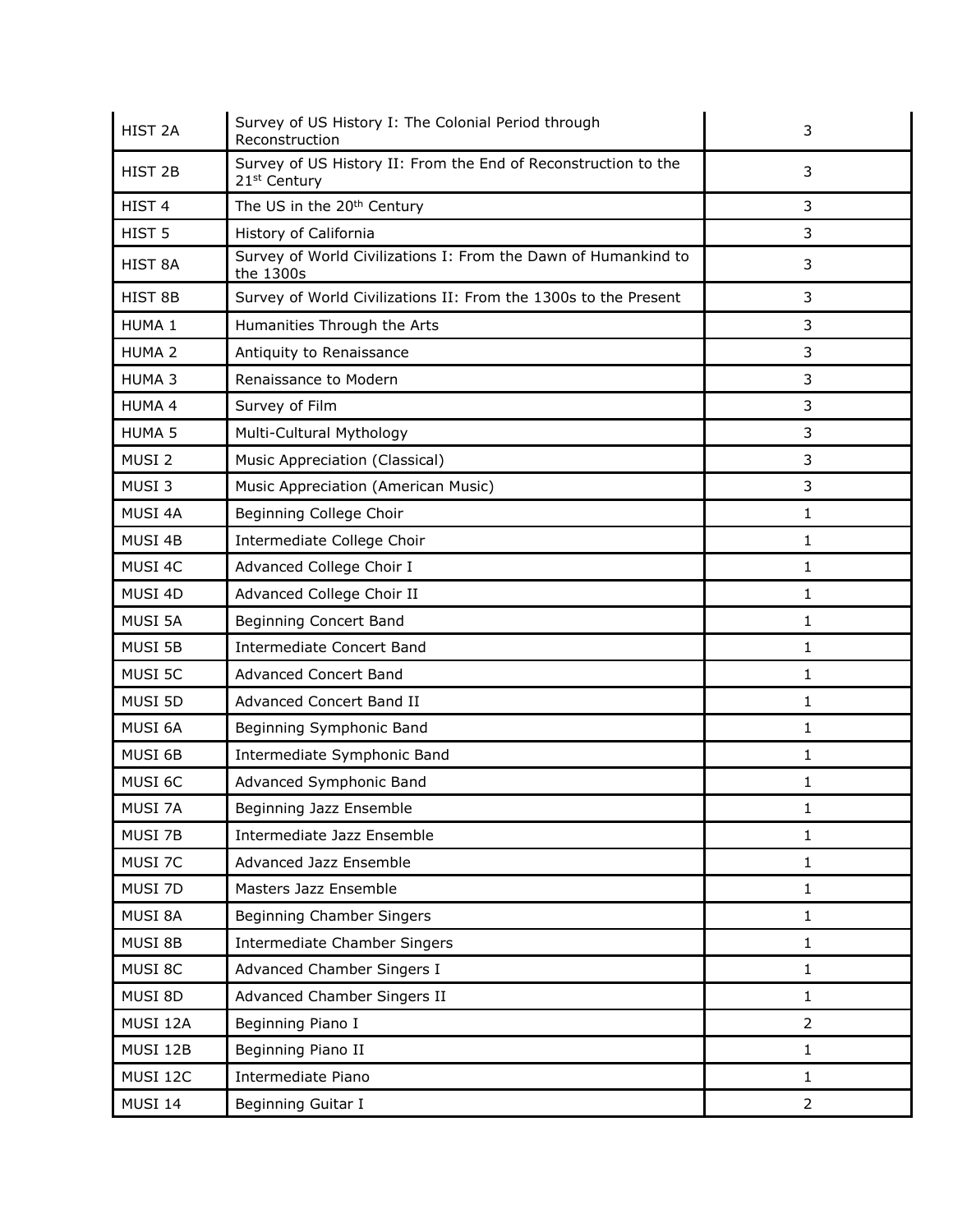| PHIL <sub>1</sub>              | Introduction to Philosophy                         | 3              |
|--------------------------------|----------------------------------------------------|----------------|
| PHIL 1C                        | Critical Thinking                                  | 3              |
| PHIL <sub>3</sub>              | Logic                                              | 3              |
| PHIL <sub>4</sub>              | <b>Ethics</b>                                      | 3              |
| PHIL <sub>5</sub>              | World Religions                                    | 3              |
| PHIL <sub>6</sub>              | Introduction to the Bible                          | 3              |
| PHIL <sub>7</sub>              | Ancient and Medieval Philosophy                    | 3              |
| PHIL <sub>8</sub>              | Modern Philosophy                                  | 3              |
| PHOT 1C                        | Introduction to Digital Photography                | 4              |
| PHOT 2C                        | Digital Photography                                | 4              |
| PHOT 3C                        | Studio and Outdoor Lighting in Digital Photography | $\overline{4}$ |
| PHOT 4C                        | Advanced Digital Photography                       | 4              |
| PHOT <sub>9</sub>              | Introduction to Adobe Photoshop                    | 3              |
| TART 1                         | <b>Beginning Acting</b>                            | 3              |
| TART <sub>3</sub>              | Theatre Appreciation                               | 3              |
| TART 4A                        | Beginning Broadway Voice                           | $\mathbf{1}$   |
| <b>TART 4B</b>                 | Intermediate Broadway Voice                        | $\mathbf{1}$   |
| TART 4C                        | Advanced Broadway Voice I                          | $\mathbf{1}$   |
| TART 4D                        | Advanced Broadway Voice II                         | $\mathbf{1}$   |
| <b>TART 5A</b>                 | Beginning Contemporary Theatre Production          | $1.0 - 4.0$    |
| <b>TART 5B</b>                 | Intermediate Contemporary Theatre Production       | $1.0 - 4.0$    |
| <b>TART 5C</b>                 | Advanced Contemporary Theatre Production I         | $1.0 - 4.0$    |
| <b>TART 5D</b>                 | Advanced Contemporary Theatre Production II        | $1.0 - 4.0$    |
| TART <sub>6</sub>              | <b>Intermediate Acting</b>                         | 3              |
| TART 13A                       | Beginning Musical Theatre Production               | $1.0 - 4.0$    |
| TART 13B                       | <b>Intermediate Musical Theatre Production</b>     | $1.0 - 4.0$    |
| TART 13C                       | Advanced Musical Theatre Production I              | $1.0 - 4.0$    |
| TART 13D                       | Advanced Musical Theatre Production II             | $1.0 - 4.0$    |
| TART <sub>23</sub>             | Beginning Jazz Dance                               | $\mathbf{1}$   |
| TART 24                        | Beginning Modern Dance                             | $\mathbf{1}$   |
|                                | <b>Subtotal</b>                                    | 18.0           |
| <b>Track 3: Social Science</b> |                                                    |                |
| ADJU <sub>1</sub>              | Introduction to the Administration of Justice      | 3              |
| ADJU <sub>2</sub>              | Principles and Procedures of the Justice System    | 3              |
| ADJU <sub>3</sub>              | Concepts of Criminal Law                           | 3              |
| ADJU 4                         | Legal Aspects of Evidence                          | 3              |
| ADJU <sub>5</sub>              | Community Relations of Justice System              | 3              |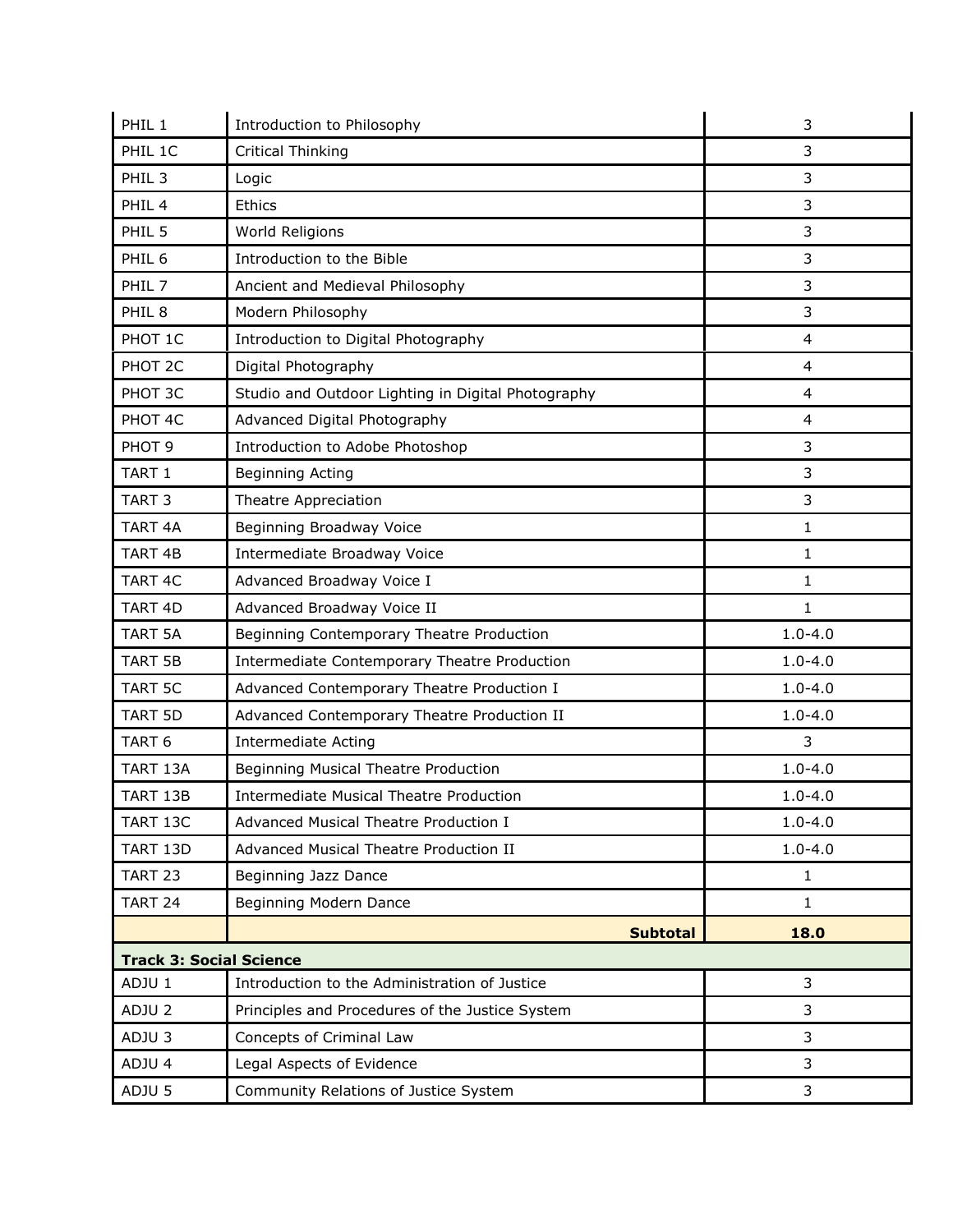| ADJU <sub>6</sub>  | Concepts of Enforcement Services                                            | 3 |
|--------------------|-----------------------------------------------------------------------------|---|
| ADJU <sub>7</sub>  | Principles of Investigation                                                 | 3 |
| ADJU <sub>8</sub>  | Juvenile Crime and Delinquency                                              | 3 |
| ADJU 14            | Introduction to Corrections                                                 | 3 |
| <b>ADJU 15</b>     | Legal Aspects of Corrections                                                | 3 |
| ADJU 16            | Control and Supervision in Corrections                                      | 3 |
| ADJU 17            | Correctional Interviewing and Counseling                                    | 3 |
| ADJU 18            | Fundamentals of Probation and Parole                                        | 3 |
| ANTH <sub>1</sub>  | Intro to Cultural Anthropology                                              | 3 |
| BADM 1             | Business Law I                                                              | 3 |
| BADM <sub>2</sub>  | <b>Business Law II</b>                                                      | 3 |
| BADM <sub>5</sub>  | <b>Introduction to Business</b>                                             | 3 |
| BADM 6             | <b>Business Communications</b>                                              | 3 |
| BADM 19            | Marketing                                                                   | 3 |
| CHLD 11A           | Principles & Practices in Early Childhood Education                         | 3 |
| CHLD 12A           | Creative Activities for Early Childhood Education                           | 3 |
| CHLD 14            | Child Health, Safety and Nutrition                                          | 3 |
| CHLD 15            | Infants and Toddlers: Care and Education                                    | 3 |
| CHLD 15A           | Infants and Toddlers: Development                                           | 3 |
| CHLD 17            | Programs for School-Age Children: Curriculum and Teaching                   | 3 |
| CHLD 17A           | Activities for School-Age Children                                          | 3 |
| CHLD 19A           | Administration I: Programs in Early Childhood Education                     | 3 |
| CHLD 19B           | Administration II: Personnel and Leadership in Early Childhood<br>Education | 3 |
| CHLD 19C           | Adult Supervision and Mentoring in Early Childhood Education                | 3 |
| CHLD <sub>20</sub> | Observation and Assessment                                                  | 3 |
| CHLD 25            | Teaching in a Diverse Society                                               | 3 |
| CHLD 30            | Child Language Development                                                  | 3 |
| CHLD 30A           | Early Childhood Literacy                                                    | 3 |
| CHLD 35            | Introduction to Children with Special Needs                                 | 3 |
| CHLD 35A           | Children with Challenging Behaviors                                         | 3 |
| CHLD 49            | Practicum - Field Experience                                                | 4 |
| CHLD 4             | Child Growth and Development                                                | 3 |
| CHLD 6             | Child, Family, Community                                                    | 3 |
| CHLD 61            | Family Daycare Provider                                                     | 3 |
| CHLD 9             | Introduction to Early Childhood Curriculum                                  | 3 |
| ECON 1             | Macroeconomics                                                              | 3 |
| ECON 2             | Microeconomics                                                              | 3 |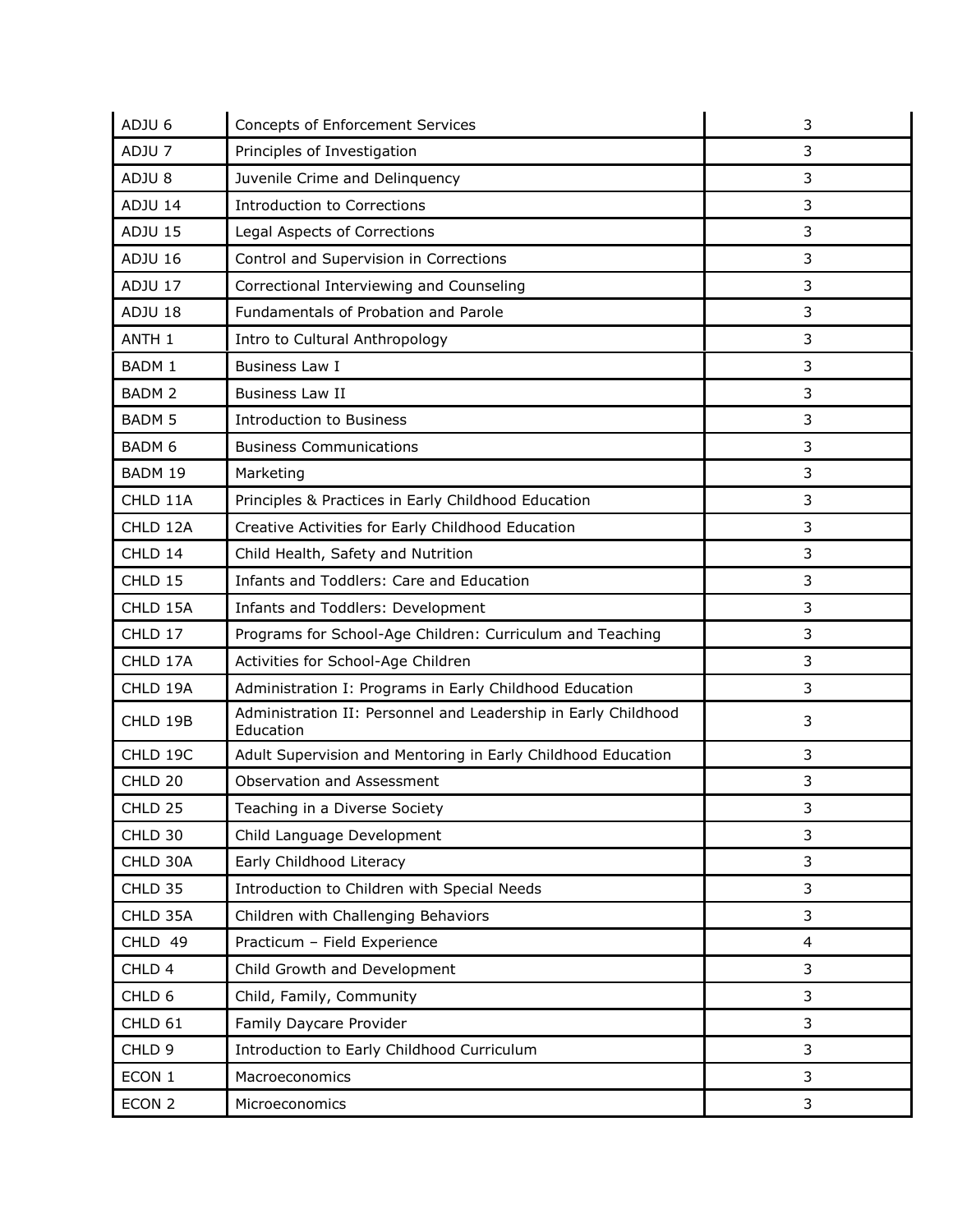| ETHN 1             | Introduction to Ethnic Studies                                                             | 3         |
|--------------------|--------------------------------------------------------------------------------------------|-----------|
| GEOG <sub>3</sub>  | World Regional Geography                                                                   | 3         |
| HIST 1A            | Survey of Western Civilization: The Ancient Near East to 1648                              | 3         |
| HIST 1B            | Survey of Western Civilization II: The Renaissance to the<br>Present Day                   | 3         |
| HIST <sub>2A</sub> | Survey of US History I: The Colonial Period through<br>Reconstruction                      | 3         |
| HIST <sub>2B</sub> | Survey of US History II: From the End of Reconstruction to the<br>21 <sup>st</sup> Century | 3         |
| HIST <sub>4</sub>  | The US in the 20 <sup>th</sup> Century                                                     | 3         |
| HIST <sub>5</sub>  | History of California                                                                      | 3         |
| HIST 8A            | Survey of World Civilizations I: From the Dawn of Humankind to<br>the 1300s                | 3         |
| HIST 8B            | Survey of World Civilizations II: From the 1300s to the Present                            | 3         |
| POLI <sub>1</sub>  | American Political Institutions                                                            | 3         |
| POLI <sub>2</sub>  | <b>Comparative Government</b>                                                              | 3         |
| POLI <sub>3</sub>  | Introduction to International Relations                                                    | 3         |
| PSYC <sub>1</sub>  | Introduction to Psychology                                                                 | 3         |
| <b>PSYC 11</b>     | Human Sexuality                                                                            | 3         |
| <b>PSYC 12</b>     | Research Methods in Psychology                                                             | 3         |
| PSYC <sub>14</sub> | Introduction to Drug and Alcohol Studies                                                   | 3         |
| <b>PSYC 15</b>     | Introduction to Guidance and Counseling                                                    | 3         |
| PSYC <sub>2</sub>  | Developmental Psychology                                                                   | 3         |
| PSYC <sub>6</sub>  | Adult Development and Aging                                                                | 3         |
| SOCI <sub>1</sub>  | Introduction to Sociology                                                                  | 3         |
| <b>SOCI 10</b>     | Introduction to Criminology                                                                | 3         |
| <b>SOCI 12</b>     | Research in Social Sciences                                                                | 3         |
| SOCI <sub>2</sub>  | American Social Problems                                                                   | 3         |
| SOCI 20            | Introduction to Social Justice                                                             | 3         |
| <b>SOCI 22</b>     | Introduction to LGBTQ Studies                                                              | 3         |
| SOCI <sub>3</sub>  | Sociology of Modern Family Life                                                            | 3         |
| SOCI <sub>7</sub>  | Introduction to Race and Ethnicity                                                         | 3         |
| SOCI <sub>9</sub>  | Sociology of Gender                                                                        | 3         |
| SDEV <sub>5</sub>  | Career and Life Planning                                                                   | 3         |
|                    | <b>Subtotal</b>                                                                            | 18.0      |
|                    |                                                                                            |           |
|                    | <b>Major Units Required</b>                                                                | 18.0      |
|                    | <b>General Education Coursework</b>                                                        | 20.0-39.0 |